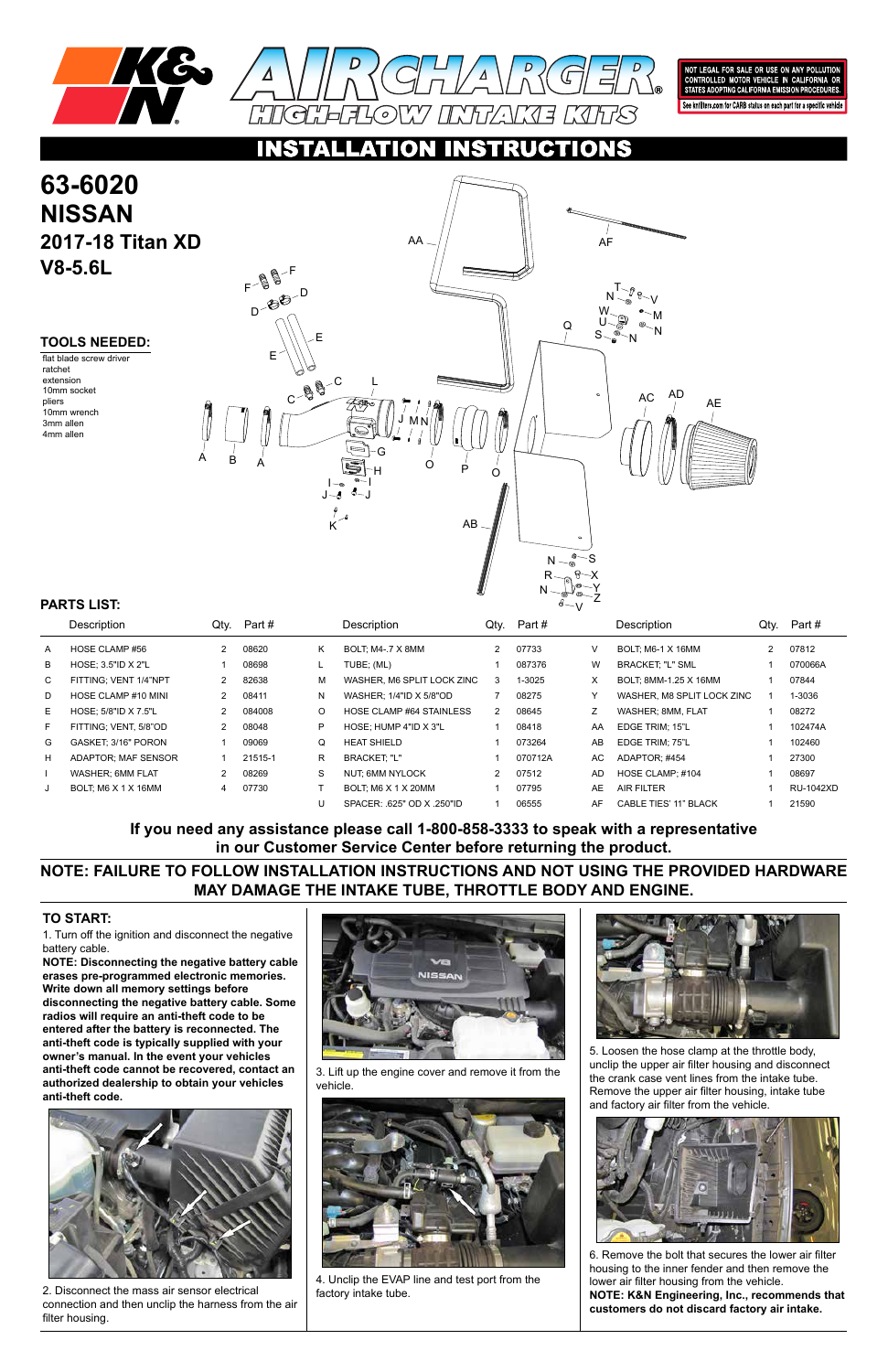## **Continued INSTALLATION INSTRUCTIONS**



7. Install the provided mounting bracket (070066A) onto the heat shield using the provided hardware.



8. Install the provided mounting bracket (070712A) onto the heat shield using the provided hardware.



9. Install the filter adapter into the heat shield and secure with the provided hardware.



10. Install the provided edge trim onto the heat shield as shown.

**NOTE: Some trimming of the edge trim will be necessary.**



11. Remove the two-factory air filter housing mounting studs from the inner fender.





12. On 4 wheel drive models, secure the front differential vent line to the EVAP vent line.



13. Install the heat shield onto the inner fender and secure with the provided hardware.



14. Install the two provided vent fittings into the K&N® intake tube as shown.

**NOTE: NPT fitting has tapered threads and only designed to be installed until hand tight, then tighten one rotation or when the fitting becomes difficult to return.** 



15. Install the provided gasket onto the back of the mass air sensor adapter.

**NOTE: The front side has mounting threads for the mass air sensor, do not mount gasket to this side.**



16. Remove the mass air sensor from the factory housing and install it into the K&N® mass air sensor adapter and secure with the provided hardware.



17. Install the provided coupler hose (08698) onto the throttle body and secure with the provided hose clamp.

18. Install the mass air sensor assembly into the K&N® intake tube and secure with the provided hardware.

**NOTE: Be sure to install the sensor with the opening towards the filter end of the tube.**



19. Install the provided coupler (08698) onto the intake tube (Do not tighten). Install the intake tube into the coupler at the throttle body and align with the filter adapter. Secure the coupler hose and intake tube with the provided hose clamps.



20. Install the provided union fittings into the provided vent hose and secure with the provided hose clamps.



21. Install the vent fittings into the factory vent

hoses and then onto the fittings installed into the K&N® intake tube.



22. Reconnect the mass air sensor electrical connection.